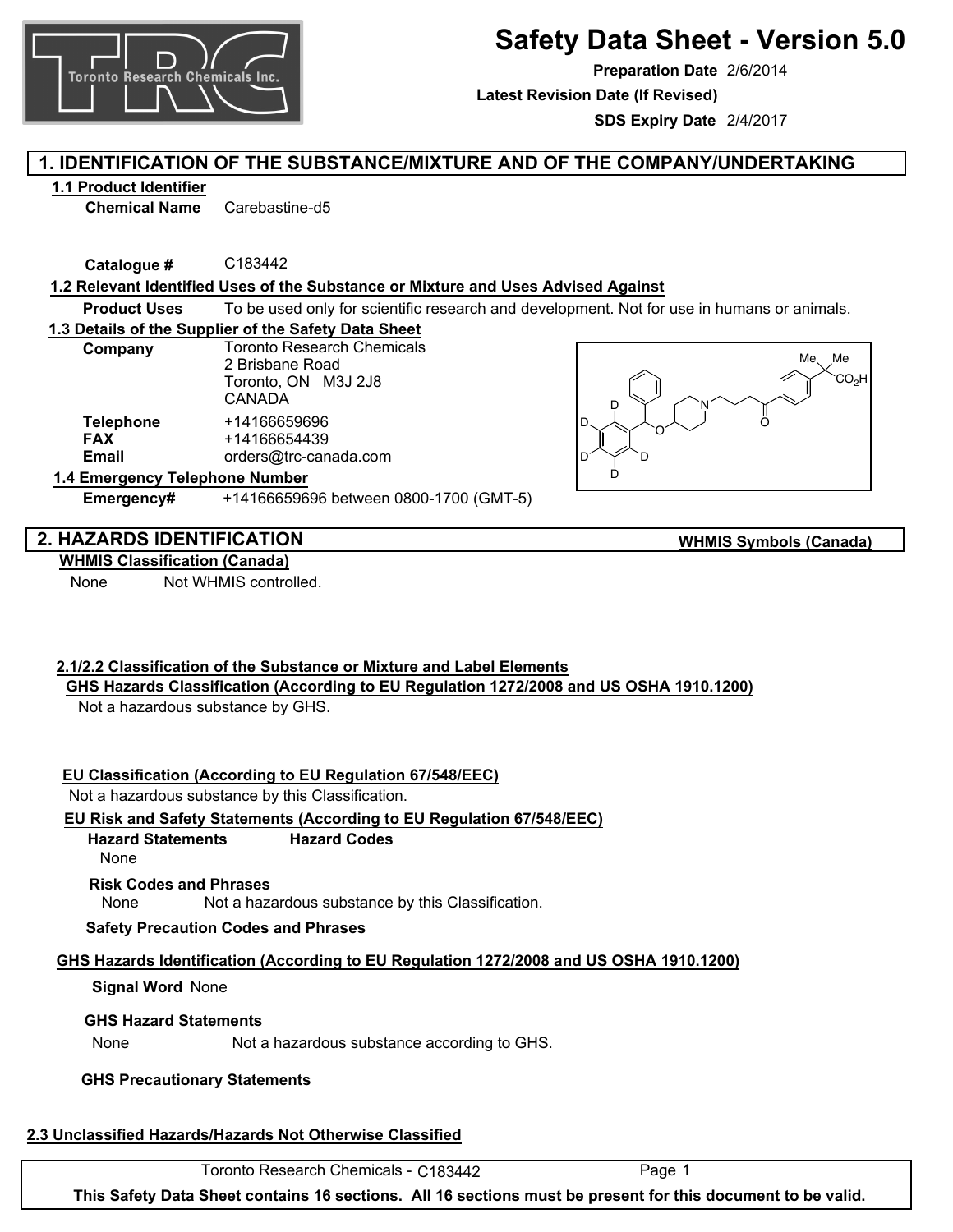## **3. COMPOSITION/INFORMATION ON INGREDIENTS**

## **3.1 Substances**

**Molecular Formula:**  $C_{32}H_{32}D_5NO_4$  **Molecular Weight:** 504.67

**CAS** Registry #: **EC#: CAS** Registry #:

#### **Synonyms**

4-[4-[4-(Diphenylmethoxy-d5)-1-piperidinyl]-1-oxobutyl]-α,α-dimethylbenzeneacetic Acid;

### **3.2 Mixtures**

Not a mixture

### **4. FIRST AID MEASURES**

#### **4.1 Description of First Aid Measures**

#### **General Advice**

If medical attention is required, show this safety data sheet to the doctor.

#### **If Inhaled**

If inhaled, move casualty to fresh air. If not breathing, give artificial respiration and consult a physician.

#### **In Case of Skin Contact**

Wash affected area with soap and water. Consult a physician if any exposure symptoms are observed.

#### **In Case of Eye Contact**

Immediately rinse eyes with plenty of water for at least 15 minutes. Consult a physician.

#### **If Swallowed**

Never give anything by mouth to an unconscious person. Rinse mouth with water. Do NOT induce vomiting unless advised to do so by a physician or Poison Control Center. Seek medical attention.

#### **4.2 Most Important Symptoms and Effects, Both Acute and Delayed**

No data available

#### **4.3 Indication of any Immediate Medical Attention and Special Treatment Needed**

No data available

## **5. FIREFIGHTING MEASURES**

#### **5.1 Extinguishing Media**

#### **Suitable Extinguishing Media**

Use water spray, alcohol-resistant foam, dry chemical or carbon dioxide.

**5.2 Special Hazards Arising from the Substance or Mixture**

Carbon oxides, Nitrogen oxides

#### **5.3 Advice for Firefighters**

Wear self contained breathing apparatus for fire fighting if necessary.

#### **5.4 Further Information**

No data available

## **6. ACCIDENTAL RELEASE MEASURES**

## **6.1 Personal Precautions, Protective Equipment and Emergency Procedures**

Use recommended personal protective equipment (see Section 8). Prevent the formation of dusts and mists. Adequate ventilation must be provided to ensure dusts or mists are not inhaled.

## **6.2 Environmental Precautions**

Material should not be allowed to enter the environment. Prevent further spillage or discharge into drains, if safe to do so.

## **6.3 Methods and Materials for Containment and Cleaning Up**

Contain the spill and then collect using non-combustible absorbent material (such as clay, diatomaceous earth, vermiculite or other appropriate material). Place material in a suitable, sealable container and then dispose according to local/national regulations and guidance (see Section 13).

For protective equipment, refer to Section 8. For disposal, see Section 13.

Toronto Research Chemicals - C183442 Page 2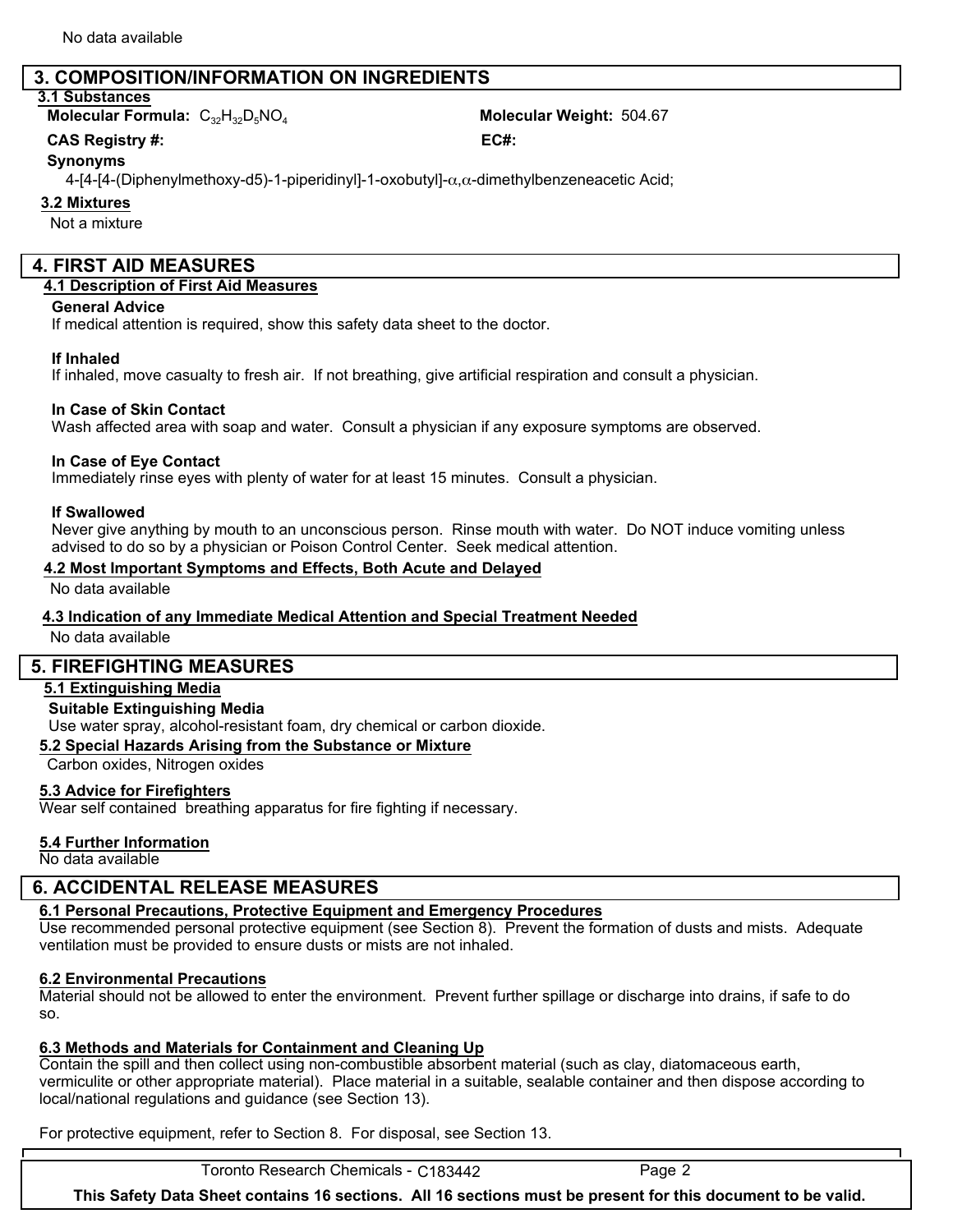## **7. HANDLING AND STORAGE**

#### **7.1 Precautions for Safe Handling**

Avoid contact with skin and eyes. Ventilation and proper handling are to be used to prevent the formation of dusts and mists. Normal measures for preventative fire protection. No smoking, eating or drinking around this material. Wash hands after use.

#### **7.2 Conditions for Safe Storage, Including any Incompatibilities**

Ensure container is kept securely closed before and after use. Keep in a well ventilated area and do not store with strong oxidizers or other incompatible materials (see Section 10).

Store at -20°C.

### **7.3 Specific End Uses**

For scientific research and development only. Not for use in humans or animals.

#### **8. EXPOSURE CONTROLS/PERSONAL PROTECTION**

## **8.1 Control Parameters**

Contains no components with established occupational exposure levels.

#### **8.2 Exposure Controls**

#### **Appropriate Engineering Controls**

A laboratory fumehood or other appropriate form of local exhaust ventilation should be used to avoid exposure.

#### **Personal Protective Equipment**

All recommendations below are advisory in nature and a risk assessment should be performed by the employer/end user prior to use of this product. The type of protective equipment must be selected based on the amount and concentration of the dangerous material being used in the workplace.

#### **Eye/Face Protection**

Safety glasses or safety goggles. All equipment should have been tested and approved under appropriate standards, such as NIOSH (US), CSA (Canada), or EN 166 (EU).

#### **Skin Protection**

Gloves should be used when handling this material. Gloves are to be inspected prior to use. Contaminated gloves are to be removed using proper glove removal technique so that the outer surface of the glove does not contact bare skin. Dispose of contaminated gloves after use in compliance with good laboratory practices and local requirements.

Gloves used for incidental exposures (splash protection) should be designated as "low chemical resistant" or "waterproof" by EU standard EN 374. Unrated gloves are not recommended. Suggested gloves: AnsellPro nitrile gloves style 92-500 or 92-600, 5 mil thickness. Penetration time has not been determined.

Gloves used for prolonged direct exposure (immersion) should be designated "chemical resistant" as per EN 734 with the resistance codes corresponding to the anticipated use of the material. Suggested gloves: AnsellPro Viton/Butyl gloves style 38-612, 4/8 mil thickness. Penetration time has not been determined.

These recommendations may not apply if the material is mixed with any other chemical, or dissolved into a solution. A risk assessment must be performed to ensure the gloves will still offer acceptable protection.

#### **Body Protection**

Fire resistant (Nomex) lab coat or coveralls.

#### **Respiratory Protection**

Recommended respirators are NIOSH-approved N95 or CEN-approved FFP2 particulate respirators. These are to be only used as a backup to local exhaust ventilation or other engineering controls. If the respirator is the only means of protection, a full-face supplied air respirator must be used.

| 9. PHYSICAL AND CHEMICAL PROPERTIES                        |                                                             |  |  |  |
|------------------------------------------------------------|-------------------------------------------------------------|--|--|--|
| 9.1 Information on Basic Physical and Chemical Properties  |                                                             |  |  |  |
| A) Appearance                                              | B) Odour                                                    |  |  |  |
| Off-White to Pale Yellow Solid                             | No data available                                           |  |  |  |
| C) Odour Threshold<br>No data available                    | D) pH<br>No data available                                  |  |  |  |
| E) Melting Point/Freezing Point<br>$>170^{\circ}$ C (dec.) | F) Initial Boiling Point/Boiling Range<br>No data available |  |  |  |

Toronto Research Chemicals - C183442 Page 3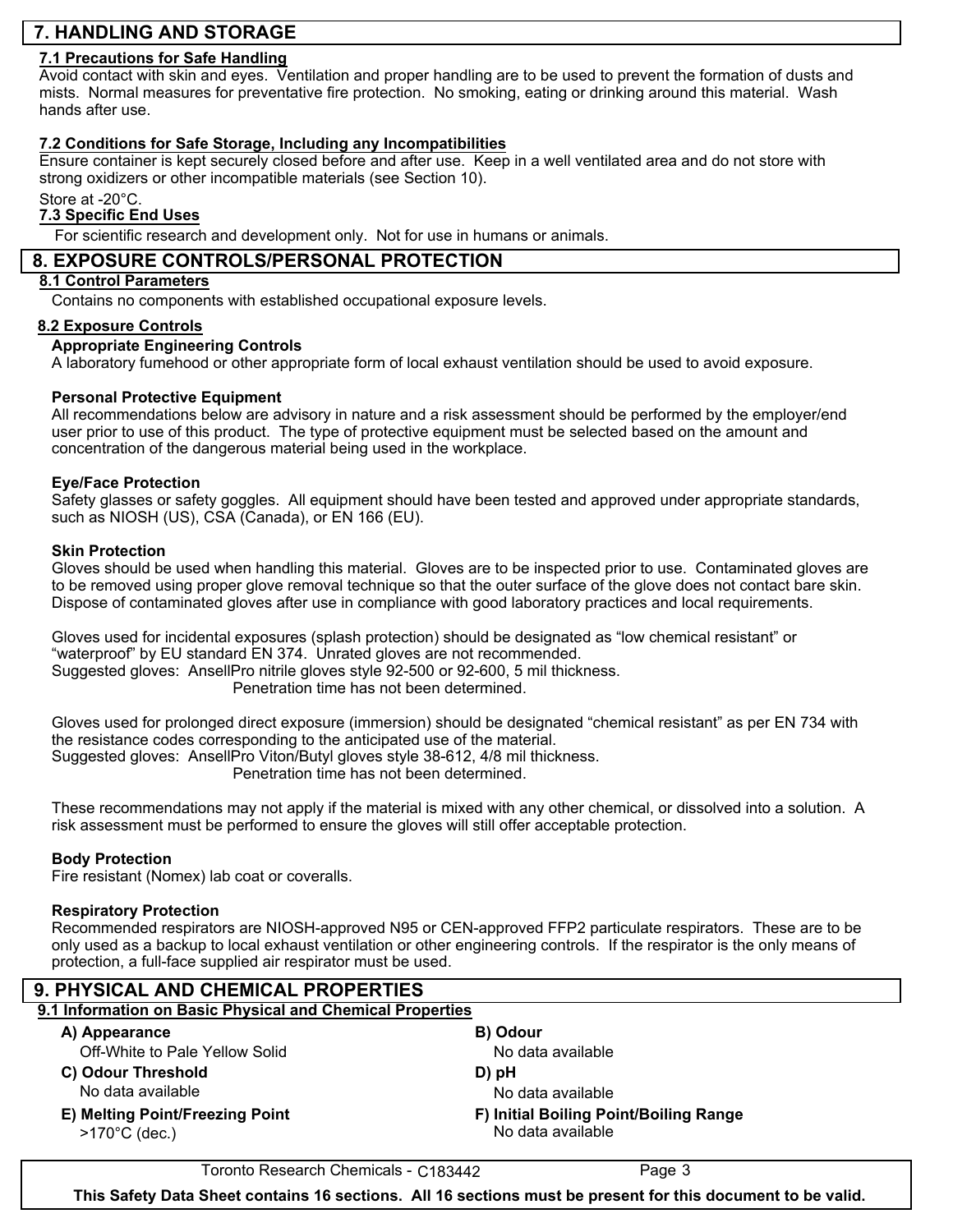- No data available No data available
- **K) Vapour Pressure L) Vapour Density**
- **M) Relative Density N) Solubility**
- **O) Partition Coefficient: n-octanol/water P) Auto-Ignition Temperature** No data available No data available
- **Q) Decomposition Temperature R) Viscosity** No data available
- No data available No data available

#### **9.2 Other Information** no data available

## **10. STABILITY AND REACTIVITY**

#### **10.1 Reactivity**

No data available

## **10.2 Chemical Stability**

Stable under recommended storage conditions.

**10.3 Possibility of Hazardous Reactions**

No data available

### **10.4 Conditions to Avoid**

No data available

#### **10.5 Incompatible Materials**

Strong oxidizing materials.

**10.6 Hazardous Decomposition Products**

No data available

## **11. TOXICOLOGICAL INFORMATION**

## **11.1 Information on Toxicological Effects**

## **A) Acute Toxicity**

No data available

## **B) Skin Corrosion/Irritation**

No data available

## **C) Serious Eye Damage/Irritation**

No data available

## **D) Respiratory or Skin Sensitization**

No data available

## **E) Germ Cell Mutagenicity**

No data available

## **F) Carcinogenicity**

No data available

## **G) Reproductive Toxicity/Teratogenicity**

No data available

## **H) Single Target Organ Toxicity - Single Exposure**

No data available

## **i) Single Target Organ Toxicity - Repeated Exposure**

No data available

## **J) Aspiration Hazard**

No data available

## **K) Potential Health Effects and Routes of Exposure**

## **Inhalation**

May be harmful if inhaled. May cause respiratory tract irritation.

**Ingestion**

## Toronto Research Chemicals - C183442 Page 4

**G) Flash point H) Evaporation Rate** No data available No data available

- **I) Flammability (Solid/Gas) J) Upper/Lower Flammability/Explosive Limits**
	- No data available No data available
	- No data available **No assume that a contract the Chloroform**, Methanol
		-
		-
- **S) Explosive Properties T) Oxidizing Properties**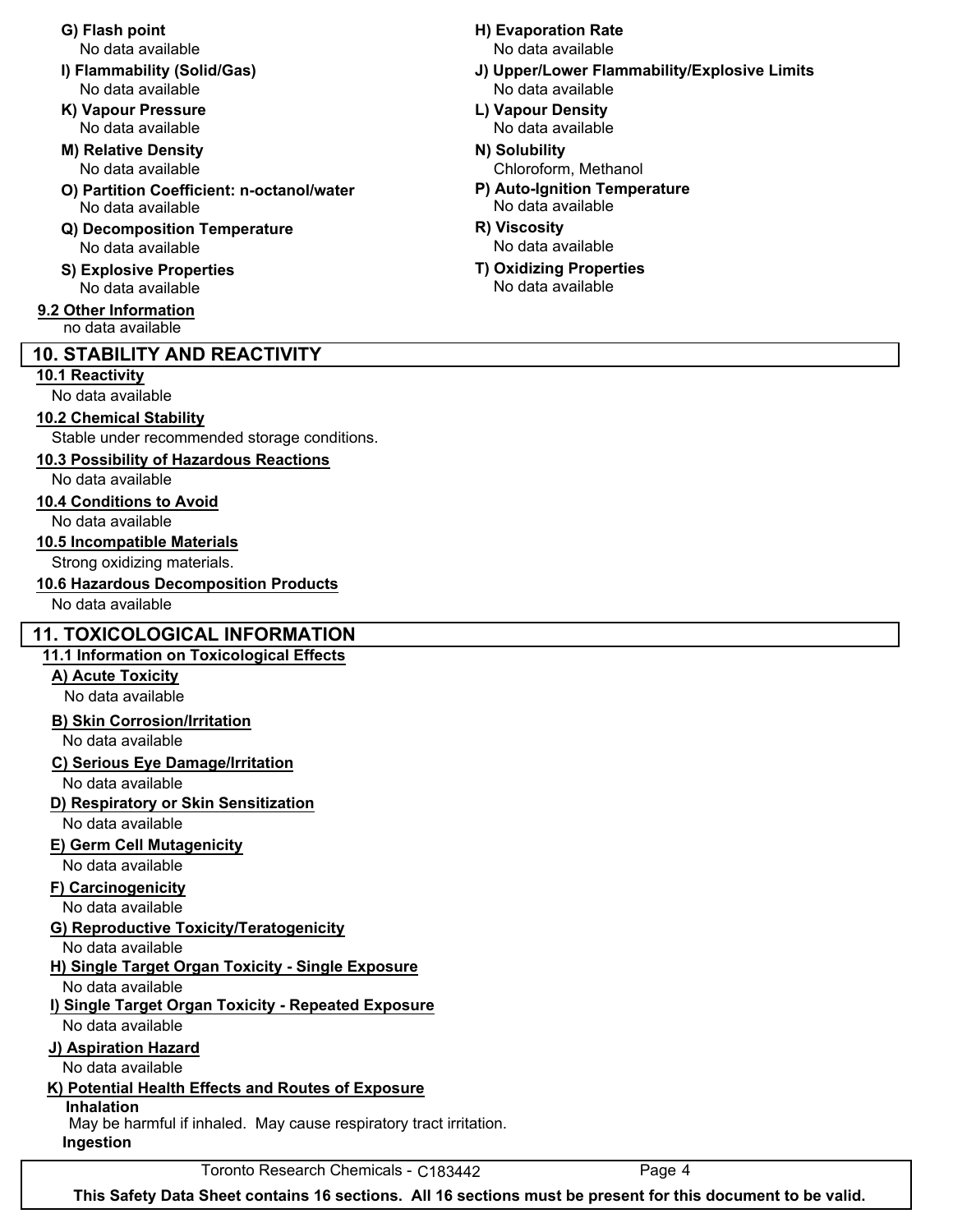May be harmful if swallowed.

**Skin**

May be harmful if absorbed through skin. May cause skin irritation.

May cause eye irritation. **Eyes**

### **L) Signs and Symptoms of Exposure**

No data available

To the best of our knowledge, the chemical, physical, and toxicological properties of this material have not been thoroughly investigated.

#### **M) Additional Information**

RTECS: CY1596510

### **12. ECOLOGICAL INFORMATION**

#### **12.1 Toxicity**

No data available

#### **12.2 Persistance and Degradability**

No data available

#### **12.3 Bioaccumulative Potential**

No data available

#### **12.4 Mobility in Soil**

No data available

#### **12.5 Results of PBT and vPvB Assessment**

No data available

#### **12.6 Other Adverse Effects**

No data available

## **13. DISPOSAL CONSIDERATIONS**

#### **13.1 Waste Treatment Methods**

#### **A) Product**

Product may be burned in an incinerator equipped with afterburner and scrubber. Excess and expired materials are to be offered to a licensed hazardous material disposal company. Ensure that all Federal and Local regulations regarding the disposal and destruction of this material are followed.

#### **B) Contaminated Packaging**

Dispose of as above.

## **C) Other Considerations**

Product is not to be disposed of in sanitary sewers, storm sewers, or landfills.

| <b>14. TRANSPORT INFORMATION</b>         |            |            |               |  |  |
|------------------------------------------|------------|------------|---------------|--|--|
| 14.1 UN Number                           |            |            |               |  |  |
| DOT (US): N/A                            | IATA: N/A  | IMDG: N/A  | ADR/RID: N/A  |  |  |
| 14.2 UN Proper Shipping Name             |            |            |               |  |  |
| DOT (US)/IATA:                           |            |            |               |  |  |
| Not dangerous goods<br>IMDG/ARD/RID:     |            |            |               |  |  |
| Not dangerous goods                      |            |            |               |  |  |
| 14.3 Transport Hazard Class(es)          |            |            |               |  |  |
| DOT (US): N/A                            | IATA: N/A  | IMDG: N/A  | ADR/RID: N/A  |  |  |
| <b>14.4 Packing Group</b>                |            |            |               |  |  |
| DOT (US): N/A                            | IATA: N/A  | IMDG: N/A  | ADR/RID: N/A  |  |  |
| <b>14.5 Environmental Hazards</b>        |            |            |               |  |  |
| DOT (US): None                           | IATA: None | IMDG: None | ADR/RID: None |  |  |
| <b>14.6 Special Precautions for User</b> |            |            |               |  |  |
| None                                     |            |            |               |  |  |

## **15. REGULATORY INFORMATION**

This safety data sheet complies with the requirements of WHMIS (Canada), OSHA 1910.1200 (US), and EU Regulation EC No. 1907/2006 (European Union).

## **15.1 Safety, Health and Environmental Regulations/Legislation Specific for the Substance or Mixture**

#### **A) Canada**

**DSL/NDSL Status:** This product is not listed on the Canadian DSL/NDSL.

#### **B) United States**

Toronto Research Chemicals - C183442 Page 5